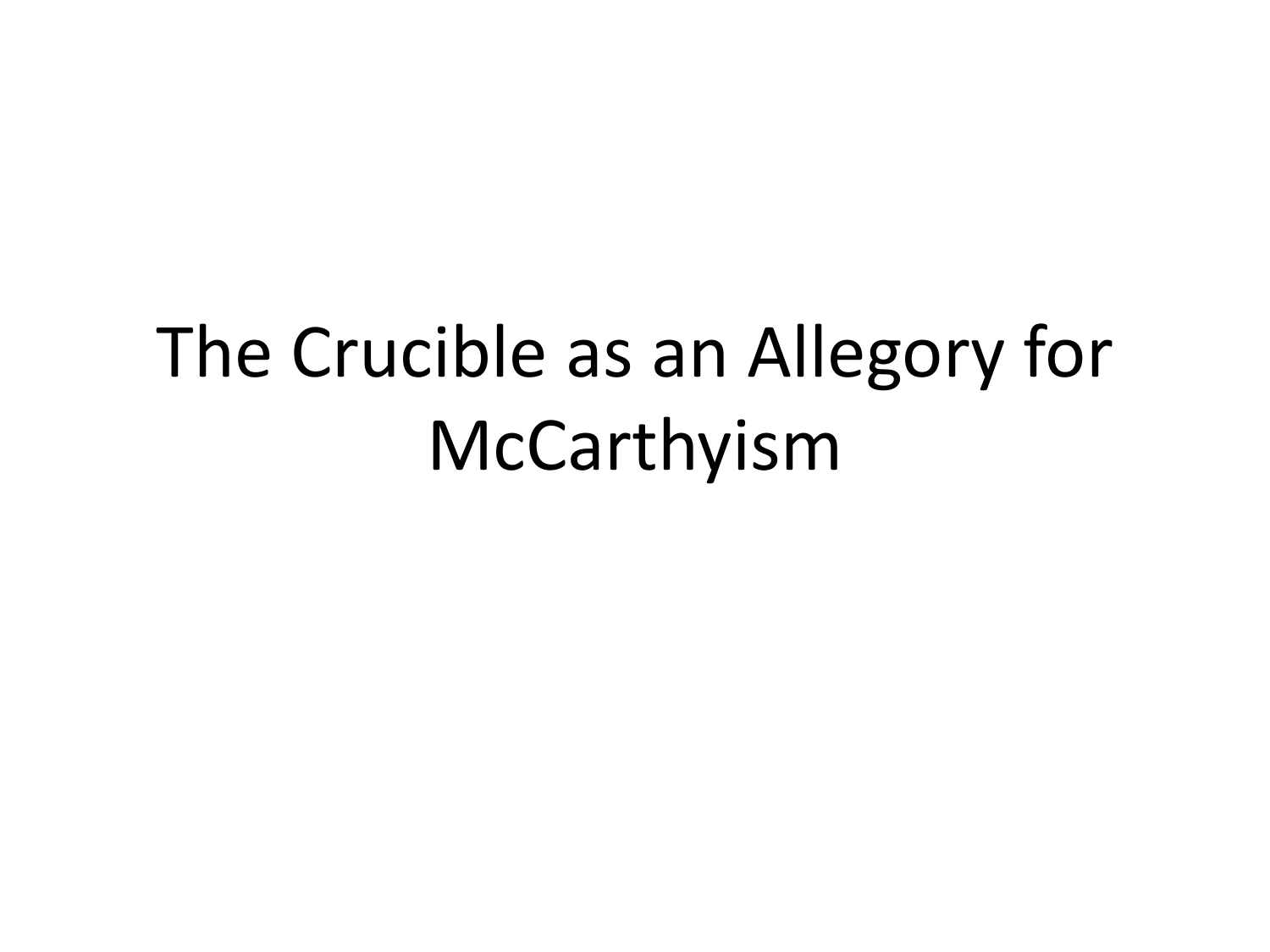### McCarthy

- "I have in my hand a list of 205 cases of individuals who appear to be either cardcarrying members or certainly loyal to the Communist Party"
- *How does this relate to The Crucible?*
- *Write down the quote and your connection to the play*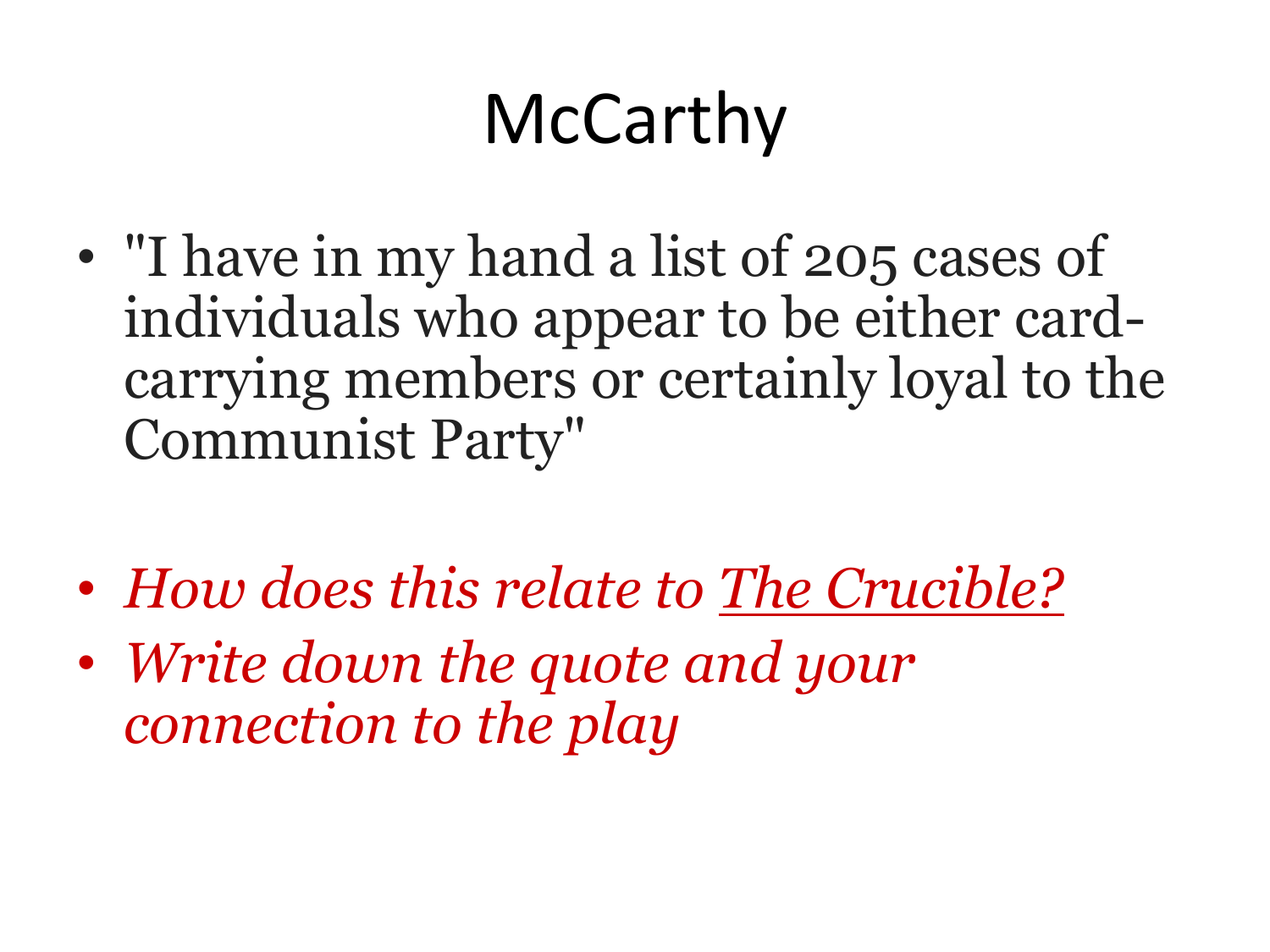# Allegory

- A double story
- One story serves as a hidden or double meaning for something else that is going on
- In The Crucible we have an allegory of two situations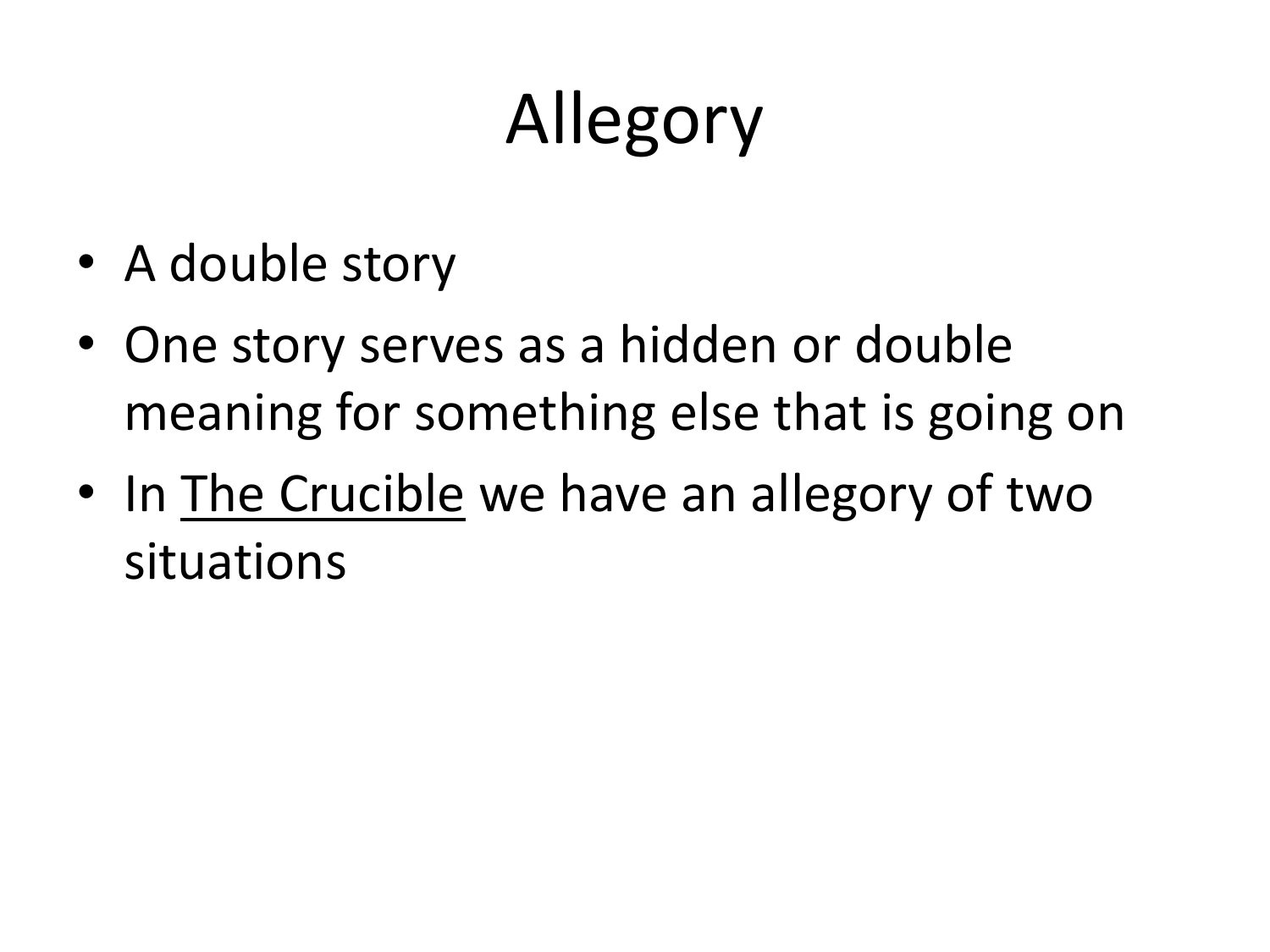## The Crucible Allegory

- **Story one:** a historical reflection of the witch trials
- What did the witch trials stand for? A town under pressure, powerful women (a big nono) and lust for land
- **Story two:** In Miller's time, the hunt for communists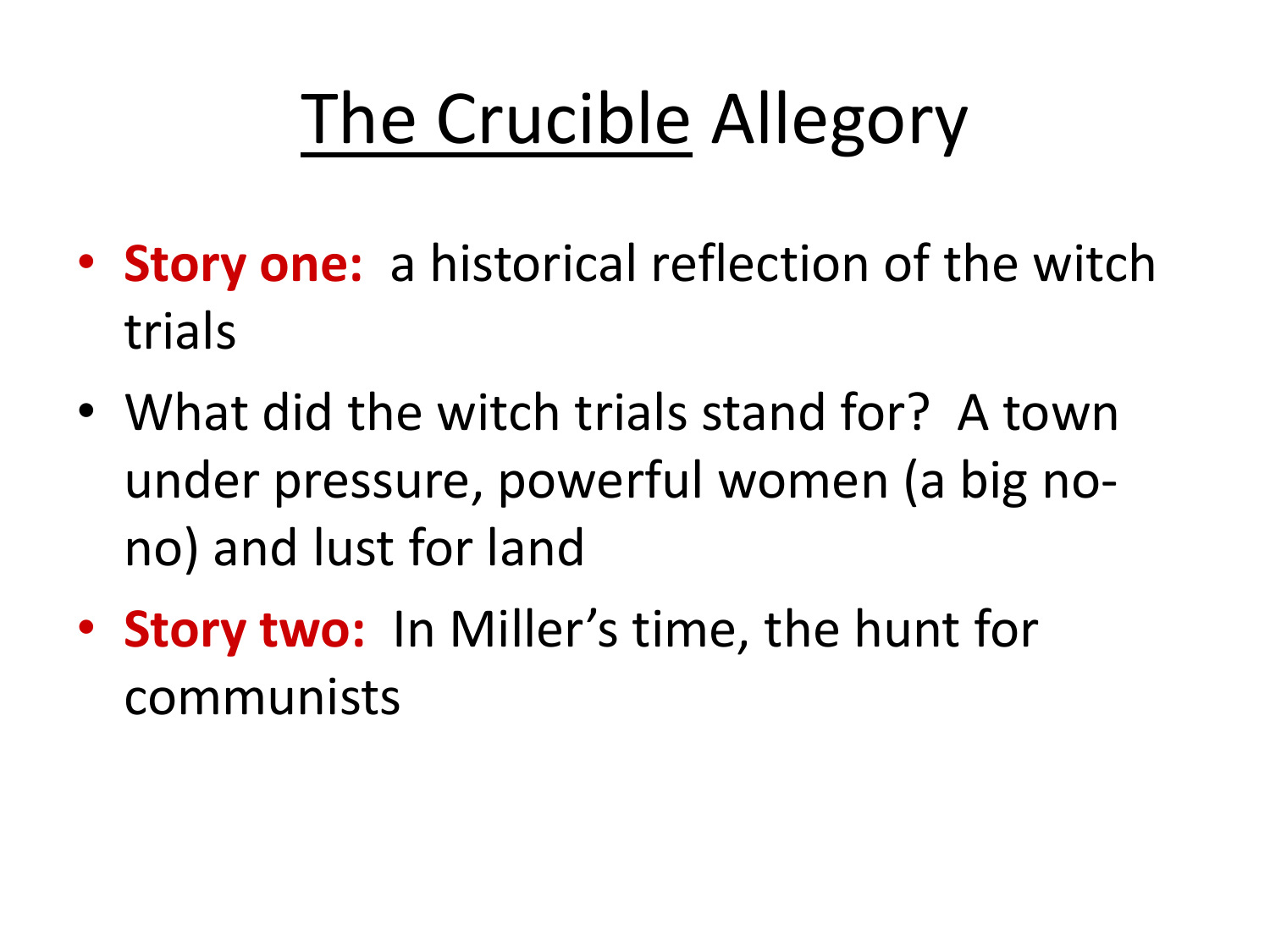#### Communist America…

- Senator Joseph McCarthy
- From Wisconsin in 1950s
- Takes advantage of fear during the Cold War
- House of Un-American Activities (HUAC)
- Investigates the lives of accused Americans
- Targeted: State Department, government workers, labor unions, Hollywood and entertainment personalities

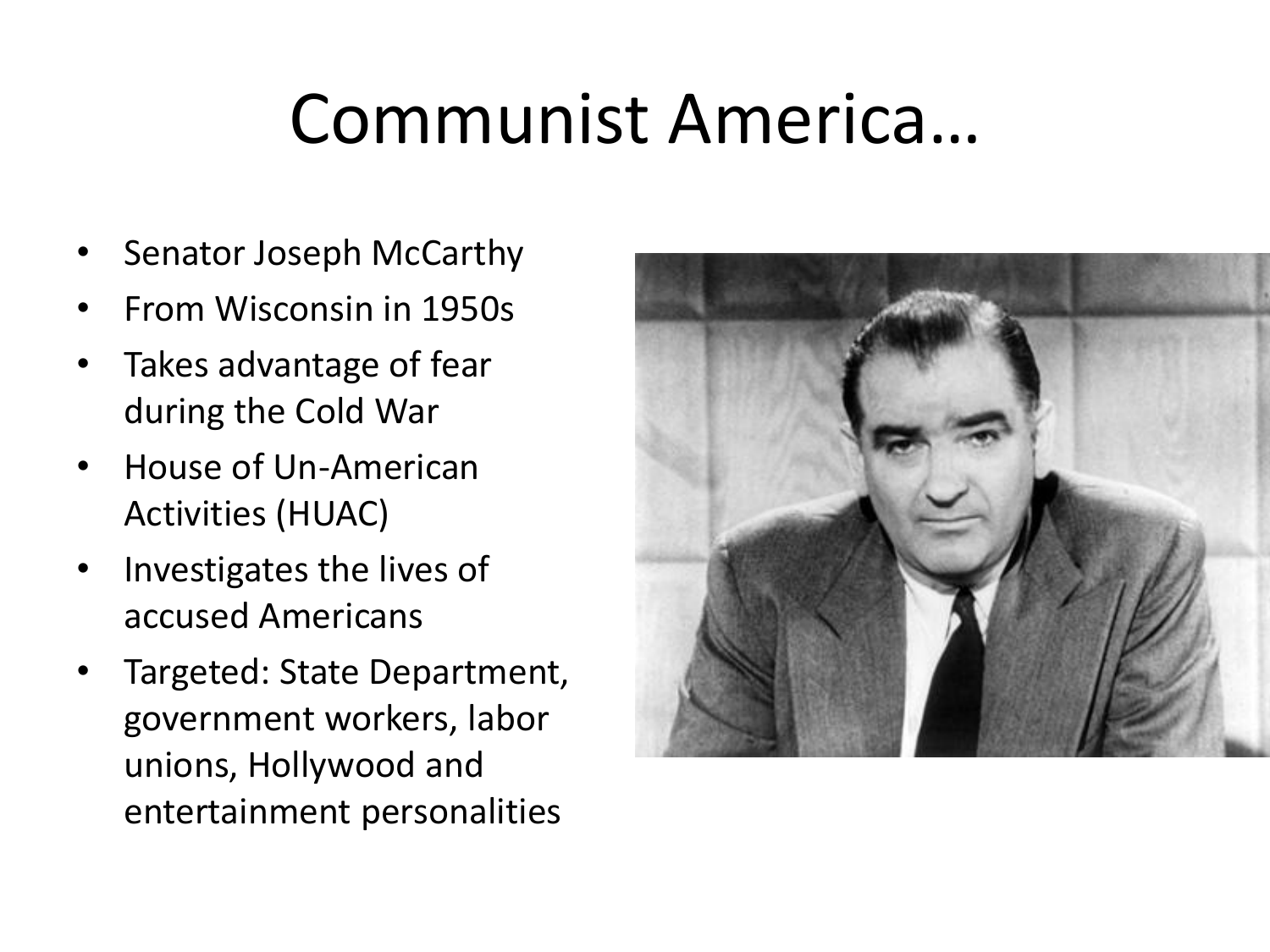#### I spy….A COMMUNIST! Main Principles of Ideal of Communism

- Common ownership
- Classless system
- Replace the wealthy with the working middle class
- Threatens the idea of democracy and free enterprise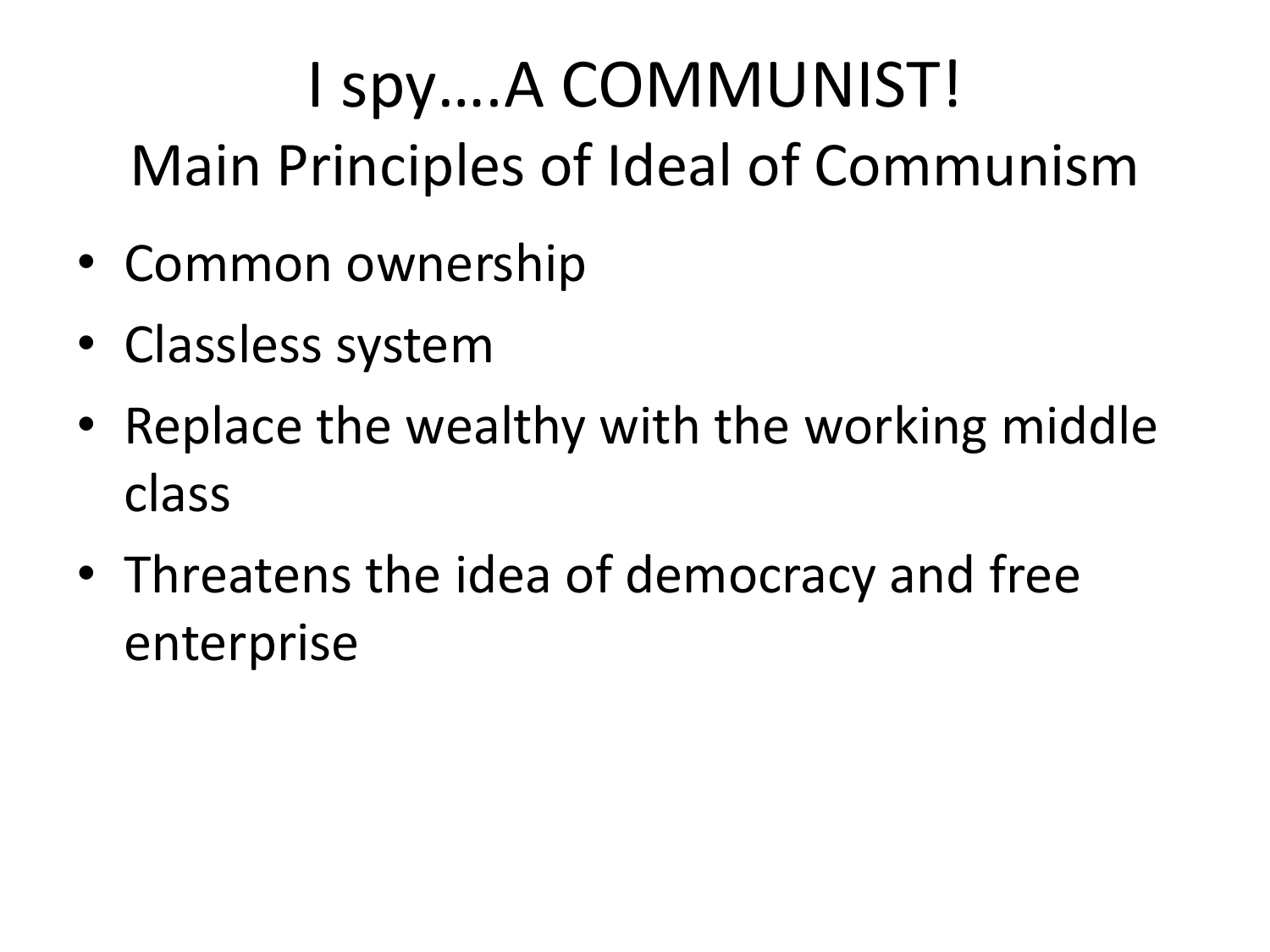### So what if you were accused?

- Lost job
- Blacklisted
- Lost neighbors
- Harassed by government agents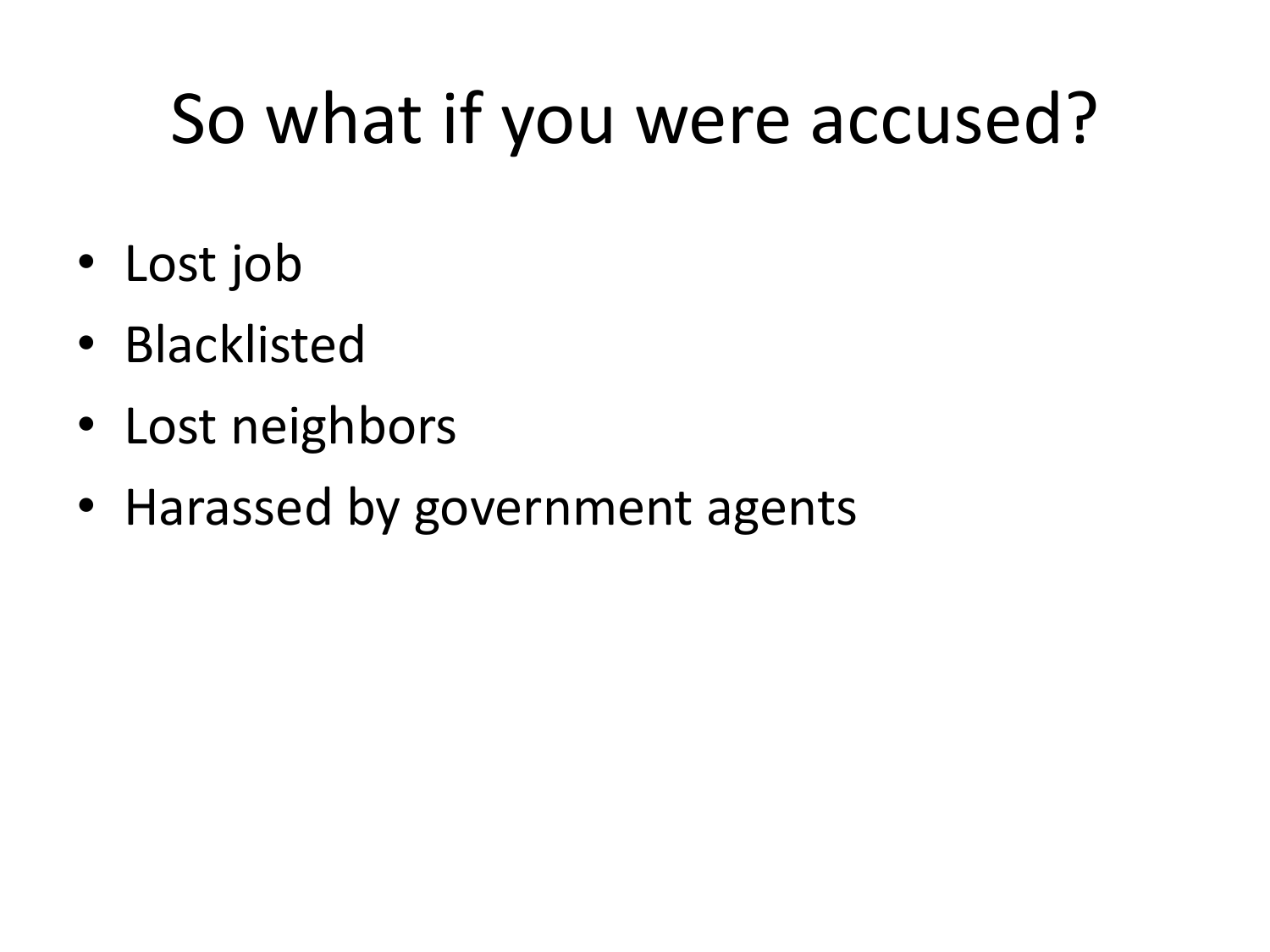# What happened to McCarthy?

- Ed Murrow, a TV news anchor begins to question McCarthy's claims/abuse of power on TV
- Senators begin to renounce McCarthy
- McCarthy dies of liver failure shortly after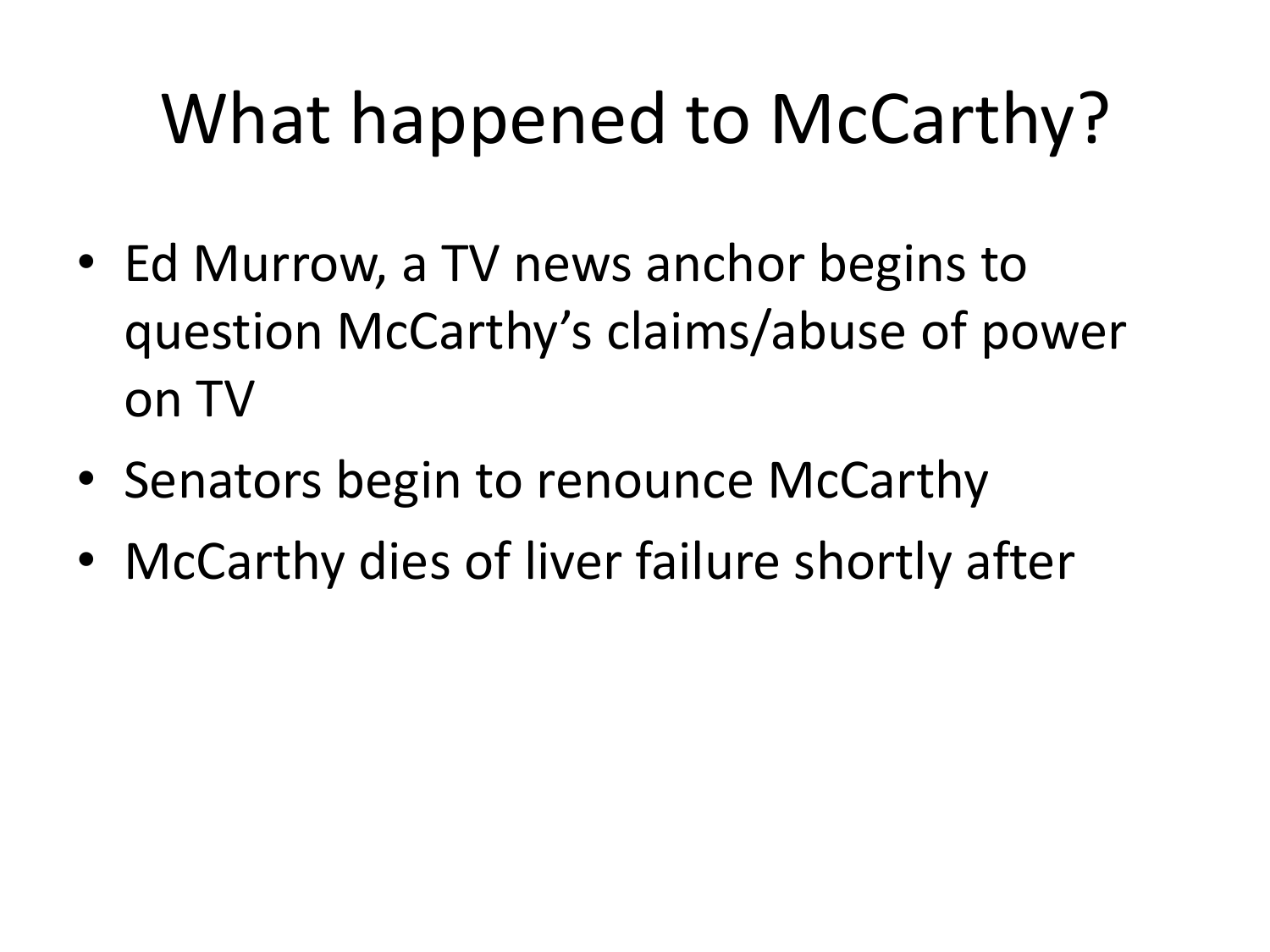# Why Miller Wrote the Play

- He was not interested in preserving the historical accuracy of Salem, Mass.
- It was safer to discuss how people were being hunted as being commies under the cover of telling a story about witches
- Miller points out the dangers of lust, power, greed, and unchecked power